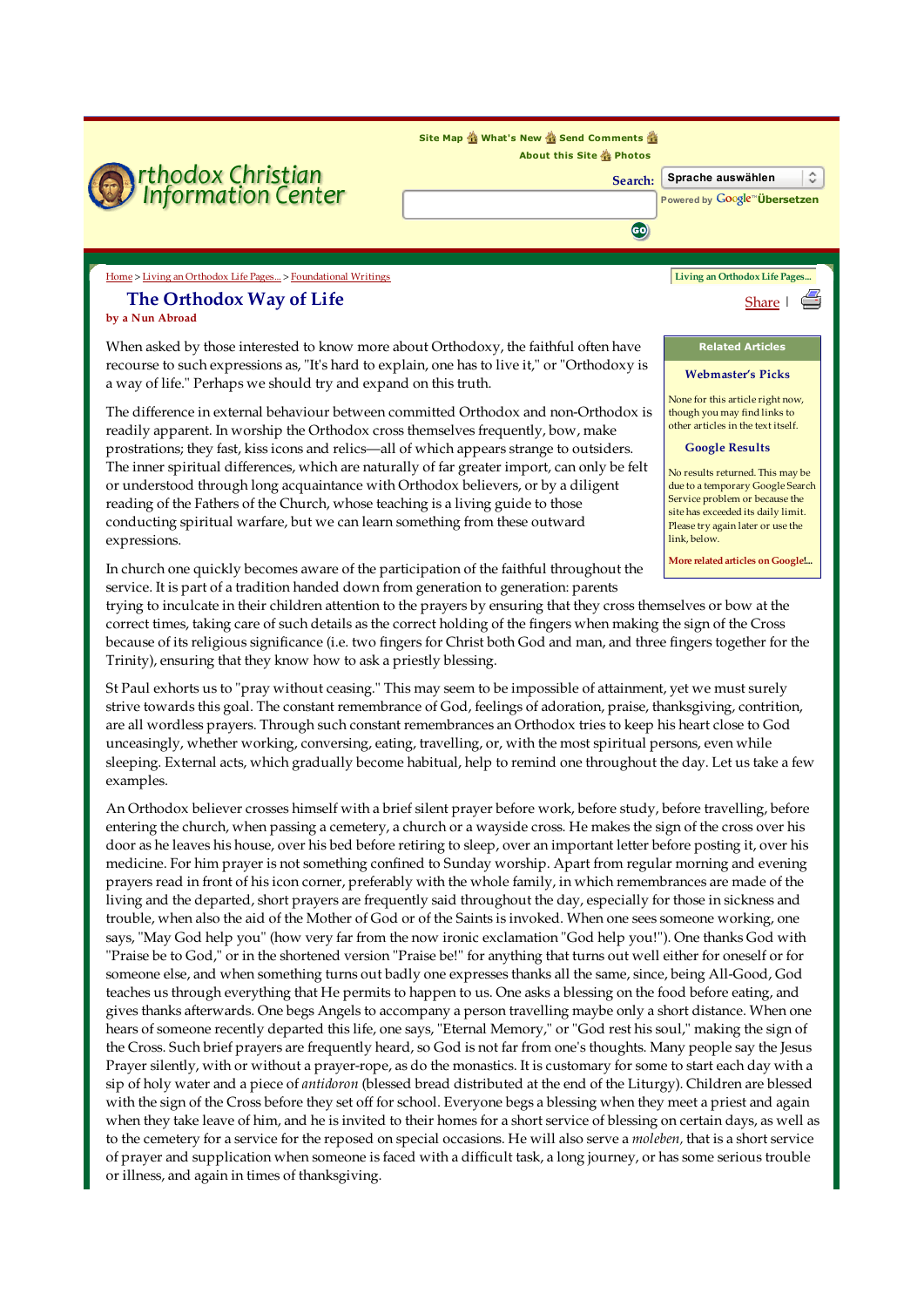Trinity. There are even folk expressions—one occasionally hears a host pressing a guest to take another cake or chocolate, saying "Three for the Trinity!" People remember the namedays of their family and friends, i.e. the day on which the saint they are named after is commemorated, by sending gifts and cards; and if possible people try to take Communion on or near their namedays. Many Orthodox read a chapter of the Gospel every day, or the readings that are appointed each day for church, and together with this they read the lives of the saints commemorated. "The Prologue from Ochrid" is an excellent book for this. [The complete Menology of St Dmitri of Rostov is now being translated and published—two of the twelve volumes are already available—ed.].

For country folk the farming cycle is closely connected with the Church Year, indicating when to sow certain crops, etc. There are various blessings of crops and produce, of cattle and the like, so that everything is related to God. Even townsfolk keep up such traditions as eating homemade pastry birds on the feast of the Forty Holy Martyrs (9th / 22nd March), taking care that only the most essential work is done on St Elias' day, blessing the house with holy water on the first day of every month, and censing each day with a home-censer and incense. Whenever possible, Orthodox people try to attend church not only on Sundays, but for the main feasts, even keeping children off school for this.

Pilgrimages are very popular, especially to Jerusalem or Mount Athos, or to holy sites where there are relics of the saints or miraculous icons. Many people like to visit monasteries, often for a lengthy stay, in order to join in the services and pray. If a parish can organize it, children are taught the Faith and Orthodox practice in Saturday or Sunday schools, and Summer Camps are arranged to give them a holiday which includes religious instruction.

One cannot travel very far into Orthodox territory without encountering good works. An immense emphasis is placed upon them by the Fathers. Of course, we do not have any teaching that one is saved by good works, especially if they are understood in the sense of simply fulfilling religious obligations which will bring us brownie points which in turn will tot up to salvation for us—such a concept is alien to the Orthodox heart and mind, which knows that we are saved by grace alone. But good works, understood as an expression of our love for our neighbour, are always and vigorously encouraged. One of the desert fathers was asked by a monk what he should do if, when saying his prayers, guests came, and he was told that he should break off his prayer-rule and offer them hospitality—love being a greater virtue than the practice of prayer. Hospitality is enjoined, kindness, almsgiving, and all those things whereby we strive to fulfil the commandment of Christ to love our neighbour as ourselves, but for the Orthodox all this is seen also as offering worship to our true God, in whose image our neighbour was created. It is not separated from the first commandment or our attendance upon God, and it is certainly not seen in contradistinction to it.

It is an Orthodox belief that words have power, both blessings and curses have an effect on people and things. Christ blessed the children, and He blessed bread before giving it as food for the multitude. He cursed the fig tree, forbidding us to curse another human being, knowing its evil effect. Matter is changed in a way which we cannot understand when it has been blessed—holy water and holy oil can help to give both spiritual and physical healing, since they have been blessed. So blessings are frequently requested for oneself and occasionally for one's surroundings. A building is sanctified after being blessed with holy water; the place where the Liturgy has been celebrated even more so, which is why people make the sign of the Cross and bow on entering and leaving the church. An icon would be just wood and paint without a special blessing on the materials, the icon painter, and on the finished work. Then people venerate the image depicted on it, with prayer to whomever it represents. Even objects that have been in the sanctuary are treated with special reverence. The bread that is blessed and distributed after the Liturgy, being holy, may only be eaten fasting, and any crumbs which accidentally fall to the ground are picked up an consumed lest something holy be trampled on. One's whole body and soul are sanctified by taking Communion, so the body of the deceased is reverenced. A saint's body is especially venerated because of his holiness and since God often grants His beloved ones partial, or even total, incorruption.

Why do people cross themselves so frequently? One is well aware of the tremendous power of our great enemy, the devil, who attacks unceasingly. Christ left us an invincible weapon against him: the Cross. So the sign of the Cross is made against danger, against fear of some kind of trouble, as a protection against the devil's wiles, and when begging God for His help, His mercy, His forgiveness, His granting of a petition. God is ever present, ready to assist in our daily struggle whenever we ask.

The Orthodox believer does not pray only for himself. He feels himself to be one of a family, the family of God, where neither race, colour, or position in life play any part. As St Paul says, "By one spirit are we all baptized into one body," and " We, being many, are one body, for we are all partakers of the one bread." So it is normal to pray for someone, even personally unknown, if that person is suffering or in need.

In what other ways do external signs indicate the Orthodox attitude to life? Humility, the acquisition of which requires a life-long struggle, is more highly esteemed than all other virtues. The frequent humbling of oneself before